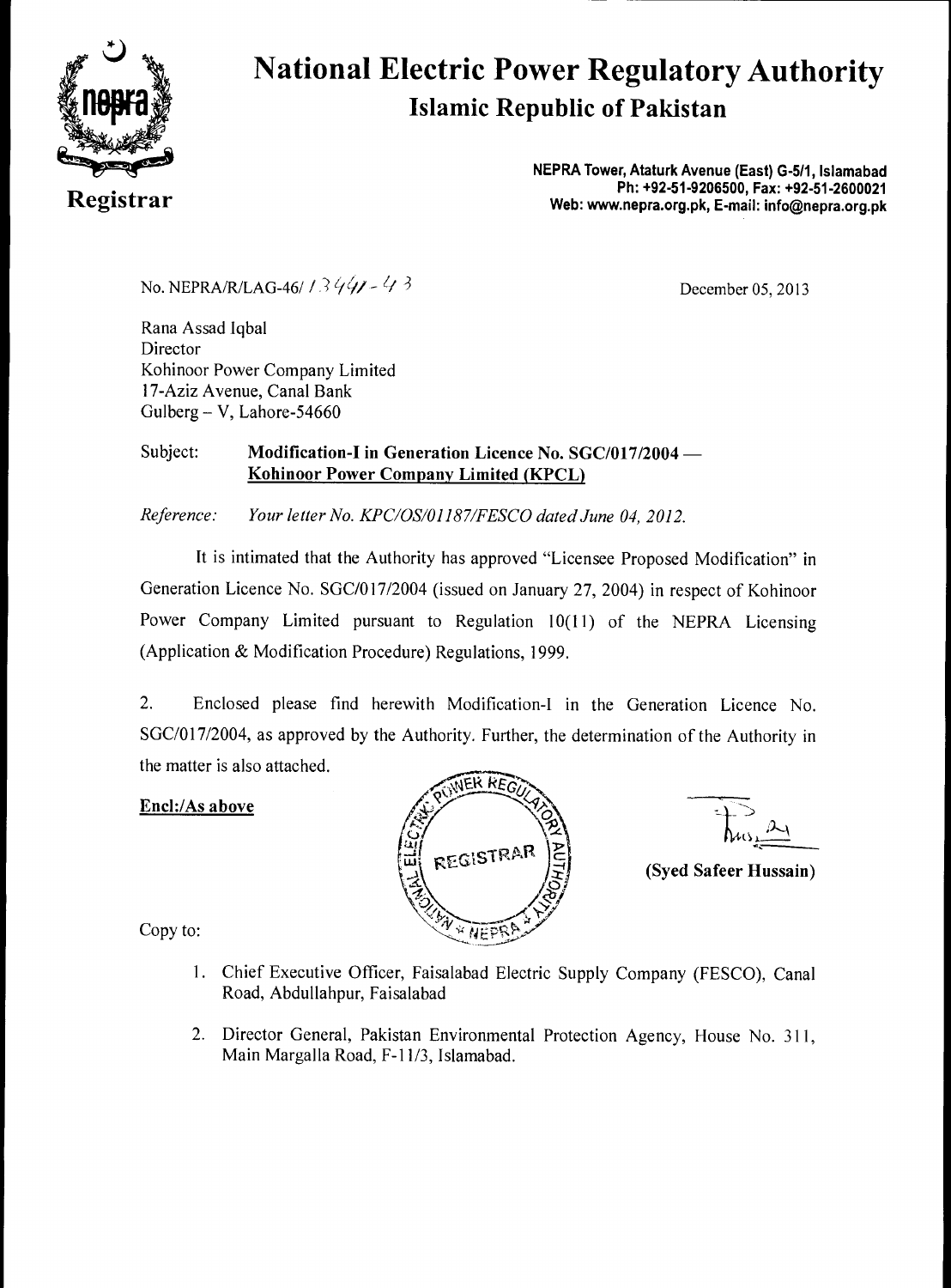# **National Electric Power Regulatory Authority (NEPRA)**

Islamabad - Pakistan

# **GENERATION LICENCE SGC/017/2004**

In exercise of the Powers conferred upon the National Electric Power Regulatory Authority (NEPRA) under Section-26 of the Regulation of Generation, Transmission and Distribution of Electric Power Act, 1997 (XL of 1997), the Authority hereby modifies the Generation Licence granted to KOHINOOR POWER COMPANY LIMITED (issued on January 27, 2004 and expiring on January 26, 2018), to the extent of changes mentioned as here under:-

- **(i). Changes** in **Face Sheet** and **Articles** of the **Generation Licence** attached as **Annexure-A;**
- **(ii). Changes in Schedule-I attached as Revised Schedule-I: and**
- **(iii). Changes in Schedule-II attached as Revised Schedule-I**

This **Modification-I** is given under my hand this  $0.5$ th of **December Two Thousand & Thirteen** 

 $\overline{\mathcal{P}}$ Nuer **Registrar** 

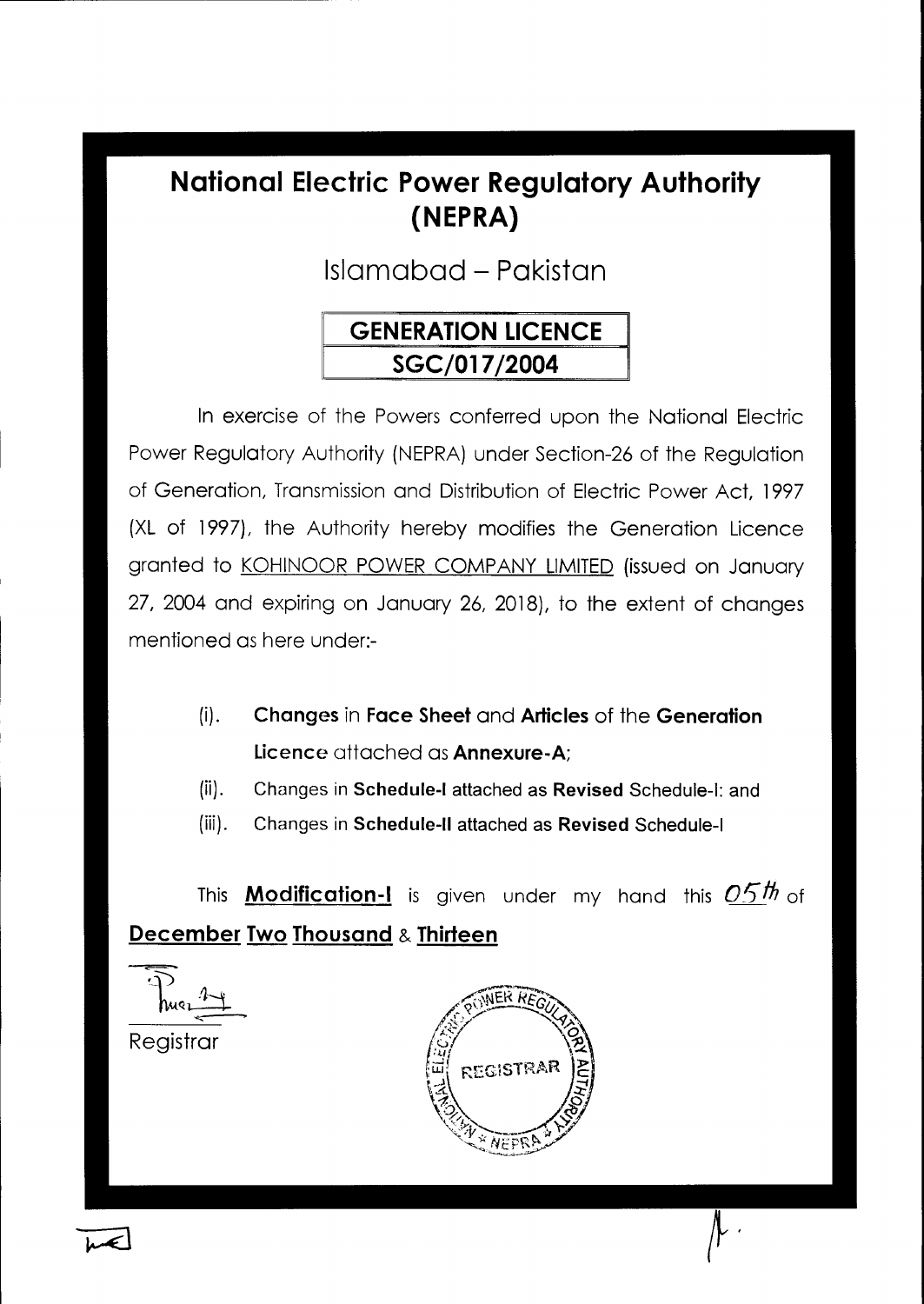8

51-KM Multan Road, Bhai Pheru District Kasur

## **Details of Modification-I to Generation Licence No. SGC/017/2004, dated January 27, 2004**

The modifications made to Face Sheet, Schedule-I and Schedule-II of the Generation Licence No. SGC/017/2004, dated January 27, 2004 are as follows:-

#### **(A). Changes in Face Sheet**

(i). The restriction regarding delivery and sale to consumers mentioned in schedule-I is revoked;

(ii). KPCL is allowed to sell from Plant-1 and Plant-2 to FESCO or any other Distribution Licensee.

#### **(B). Changes in Articles of the Generation Licence**

- (i). Article 8 of the Generation Licence will be treated as "Not Applicable";
- (ii). Article 9 of the Generation Licence will be considered as "Not Applicable".



Page 1 of 1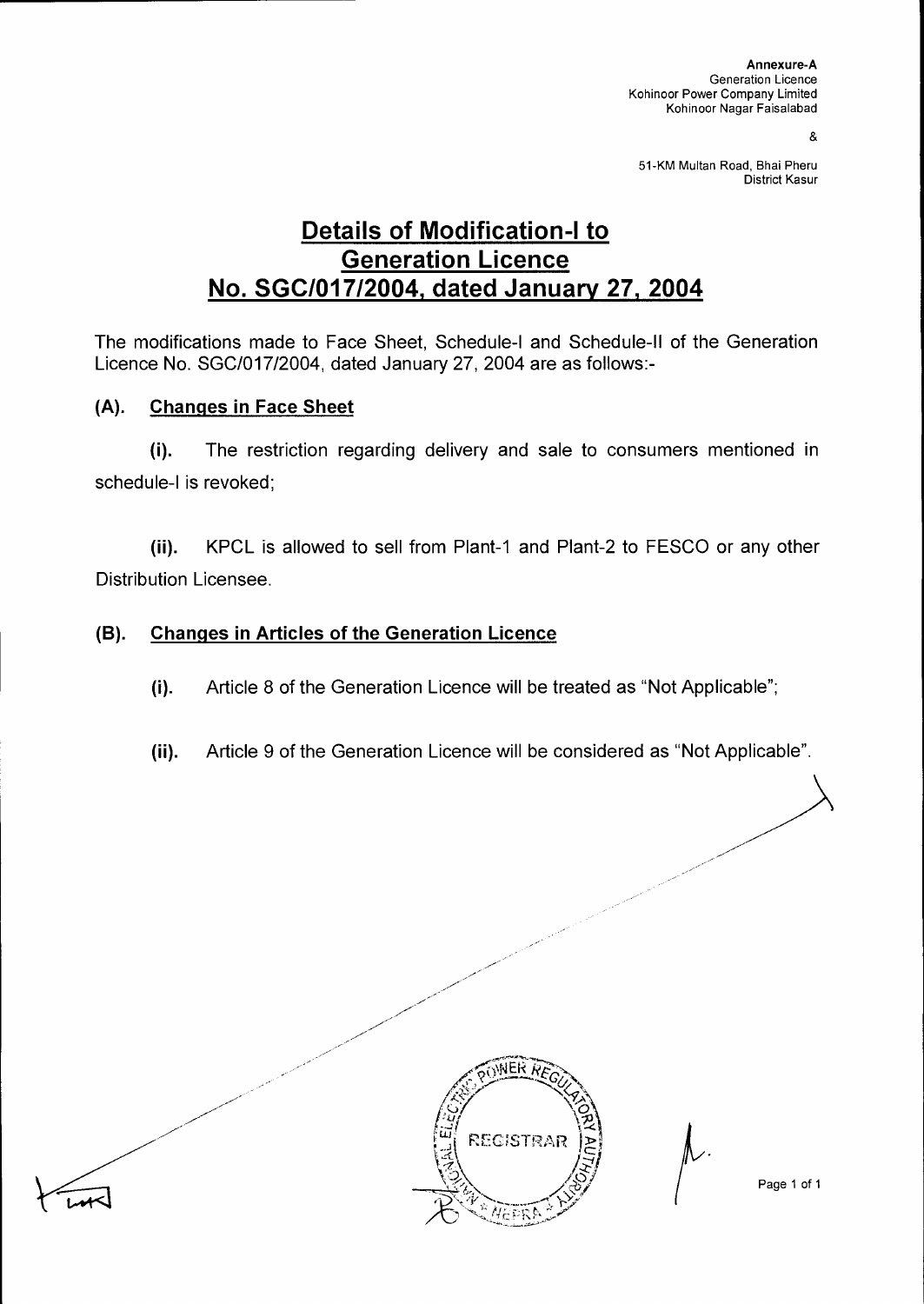Generation Licence Kohinoor Power Company Limited Kohinoor Nagar, Faisalabad &. 51-Km Multan Road, Bhai Pheru Distrcit Kasur Punjab

# **SCHEDULE-I (Revised)**

The Location, Size (i.e. Capacity in MW), Type of Technology, Interconnection Arrangements, Technical Limits, Technical/Functional Specifications and other details specific to the Generation Facilities of the Licensee are described in this Schedule.



Page 1 of 9 of Modified Schedule —1

 $\mathcal{V}$ .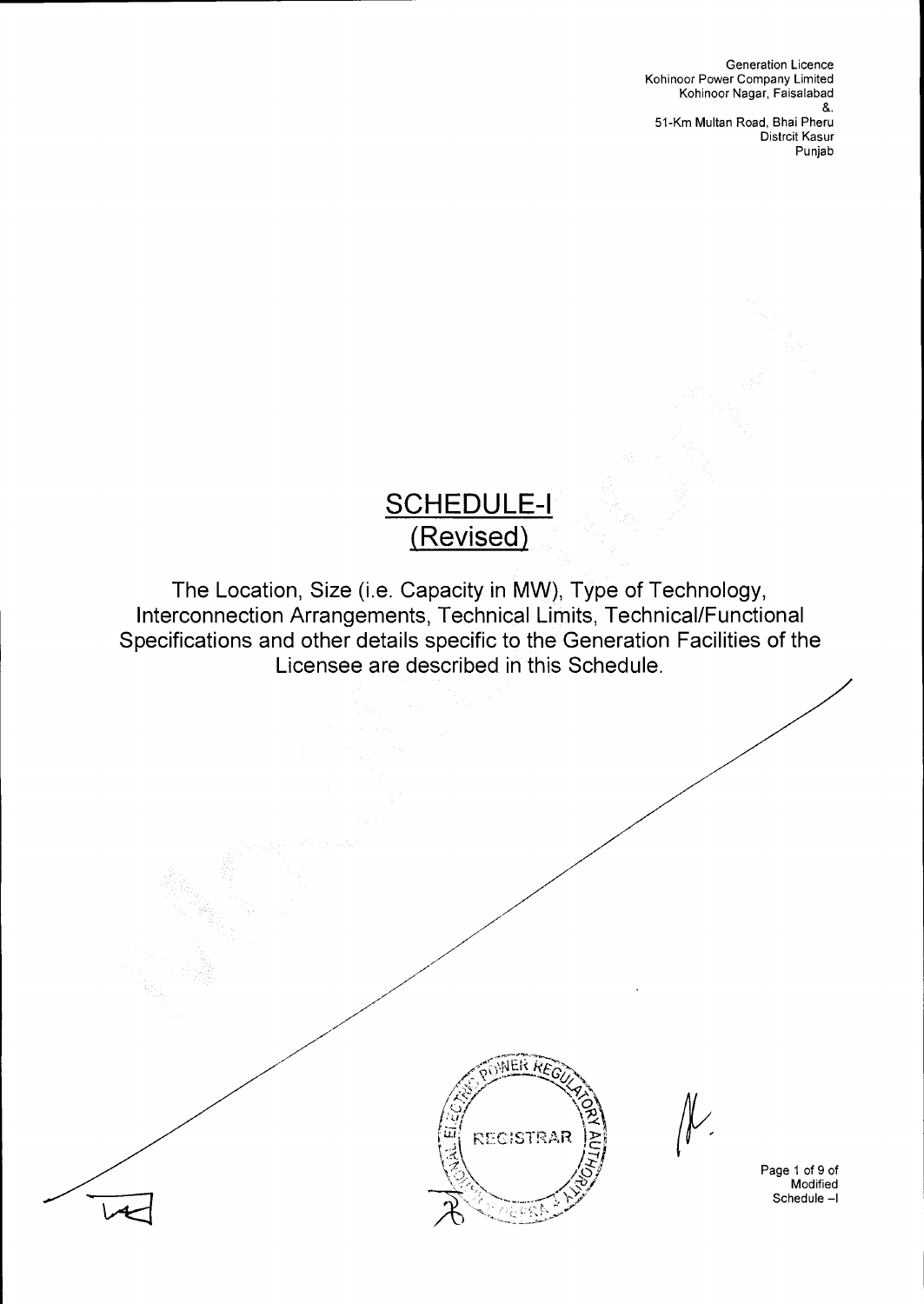Generation Licence Kohinoor Power Company Limited Kohinoor Nagar, Faisalabad 51-Km Multan Road, Bhai Pheru

Distrcit Kasur

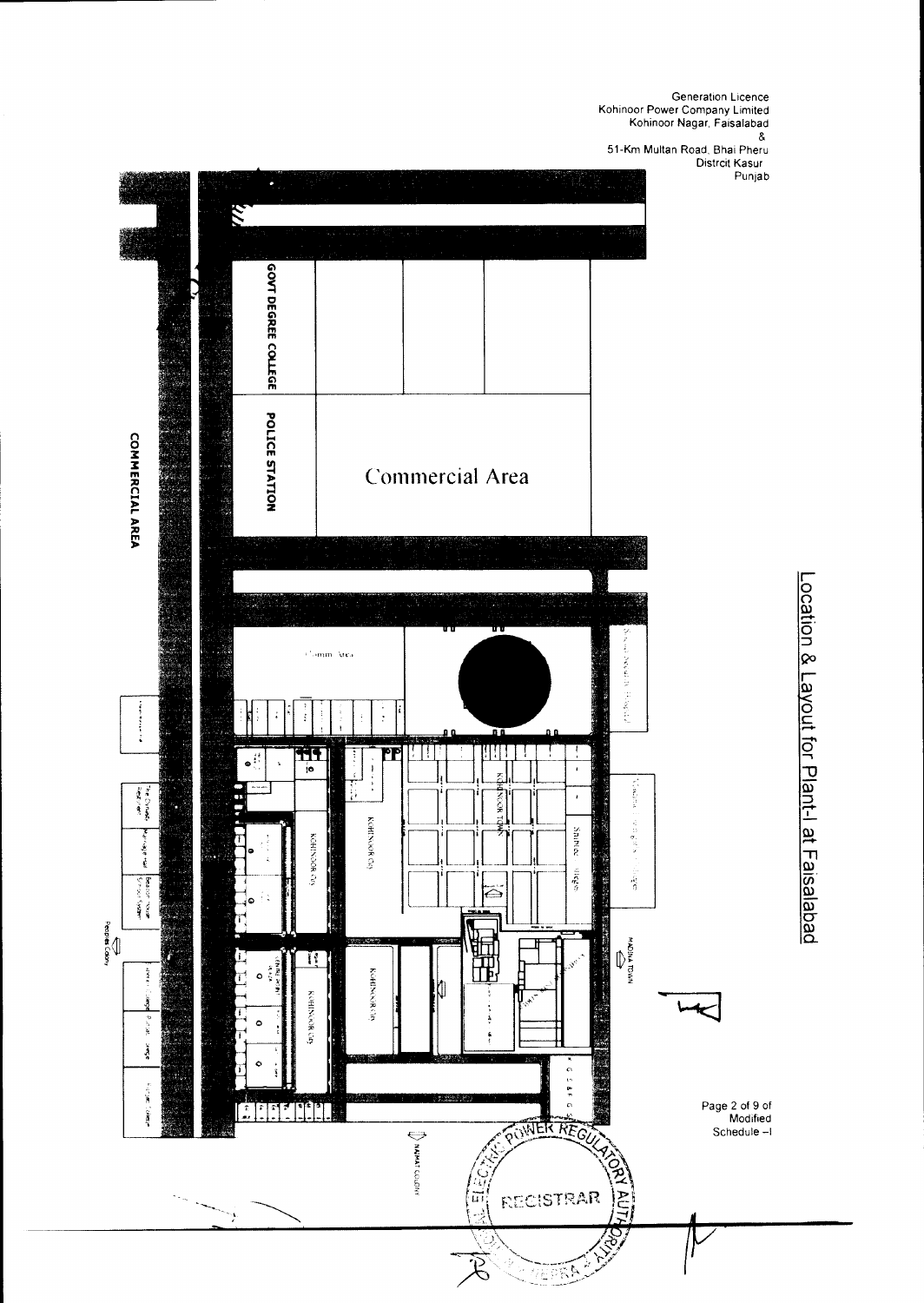Generation Licence Kohinoor Power Company Limited Kohinoor Nagar, Faisalabad &. 51-Km Multan Road, Bhai Pheru Distrcit Kasur

Punjab

### Single Line Diagram (Electrical) for Plant-I at Faisalabad

 $\Delta \omega_{\rm{eff}}=2.7$ 

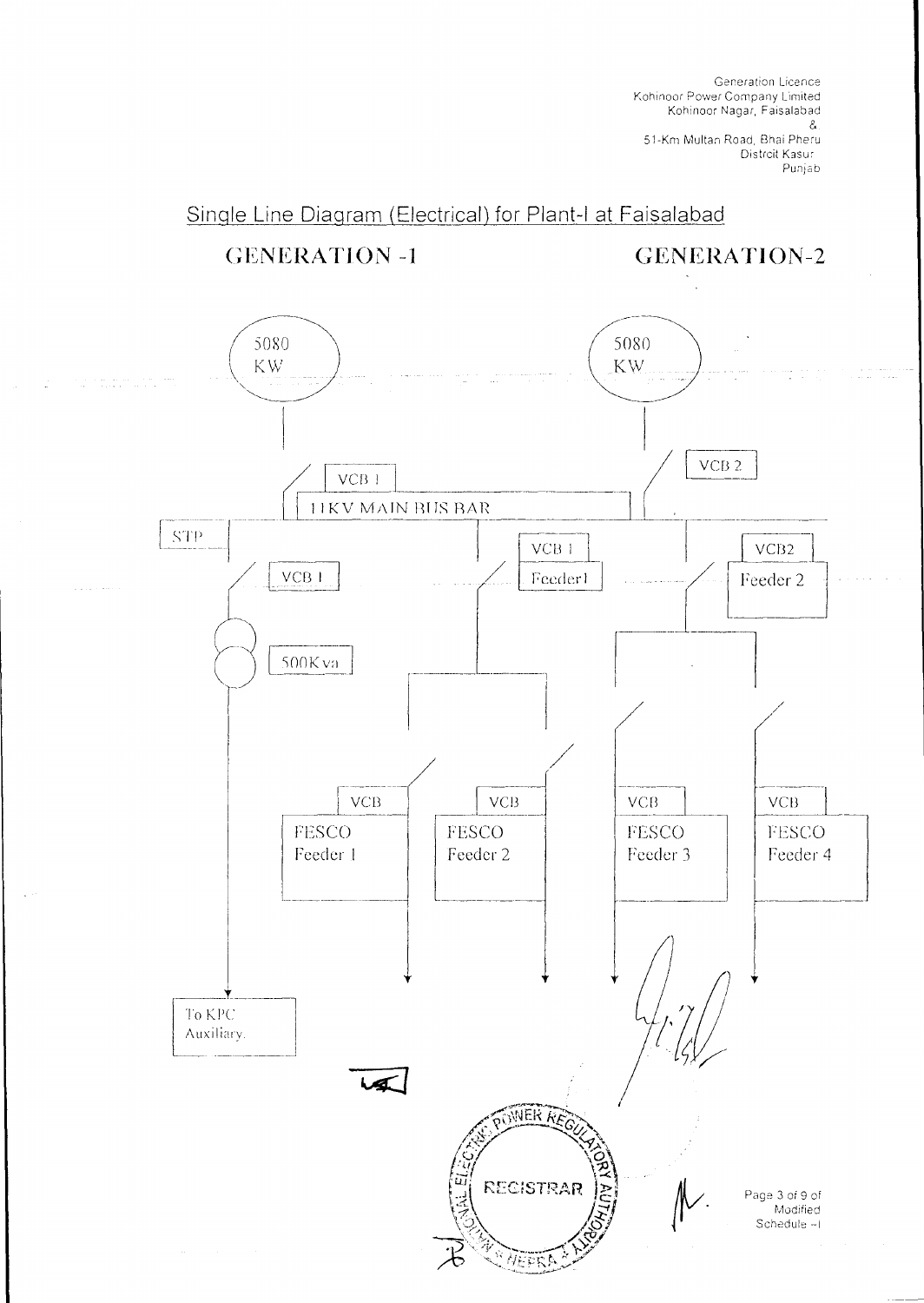

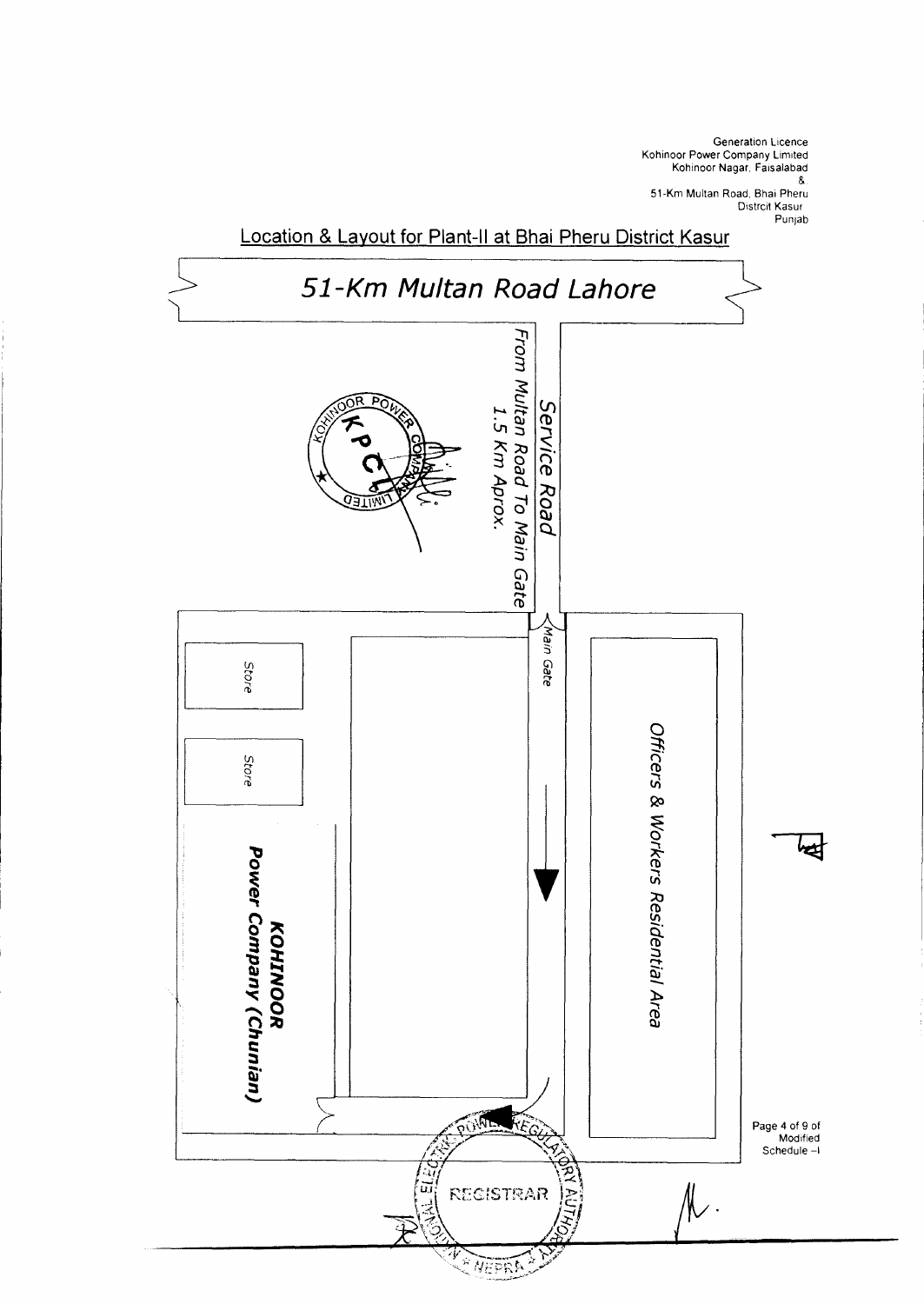Generation licence Kohinoor Power Company Limited Kohinoor Nagar, Faisalabad 8. 51-Km Multan Road, Bhai Pheru Distrcit Kasur

### Single Line Diagram (Electrical) for Plant-II at at Bhai Pheru District Kasur

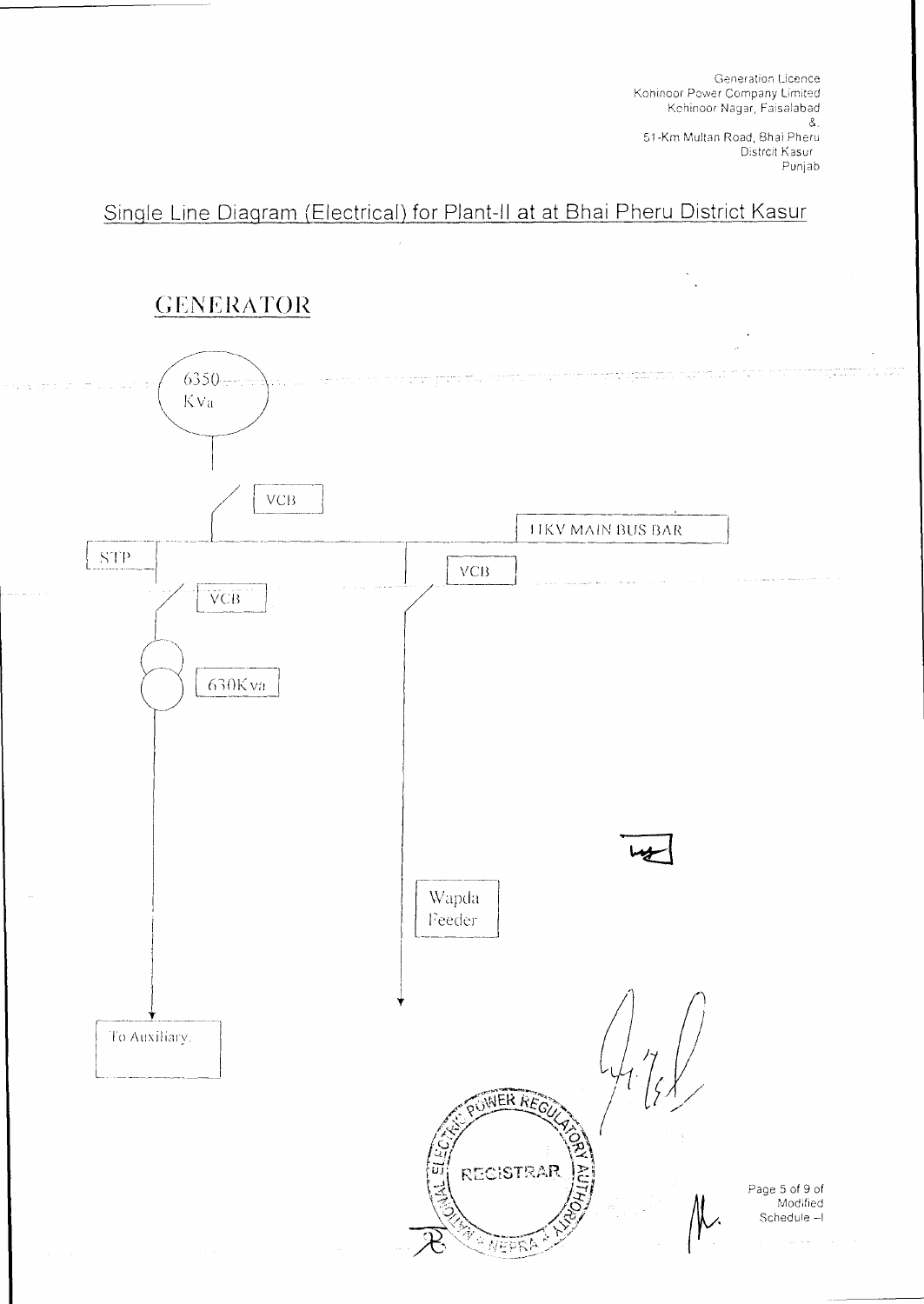Generation Licence Kohinoor Power Company Limited Kohinoor Nagar, Faisalabad &. 51-Km Multan Road, Bhai Pheru Distrcit Kasur Punjab

## **INTERCONNECTION/TRANSMISSION ARRANGEMENT FOR THE DISPERSAL OF POWER FROM THE POWER PLANT**

The Power generated by the Kohinoor Power Company Limited (KPCL) from its Furnace Oil based Thermal Power Generation facility located at Faisalabad shall be dispersed to the Load Center of Faisalabad Electric Supply Company Limited (FESCO).

The Interconnection/Transmission Arrangement for the above mentioned facilities will be at 11 KV voltage as given in the Power Purchase Agreements (PPA) of June 29, 2007 signed between KPCL and FESCO.

The final Interconnection and Transmission Arrangement(s), for the dispersal of power, as agreed by KPCL and FESCO shall be communicated to NEPRA in due course of time.

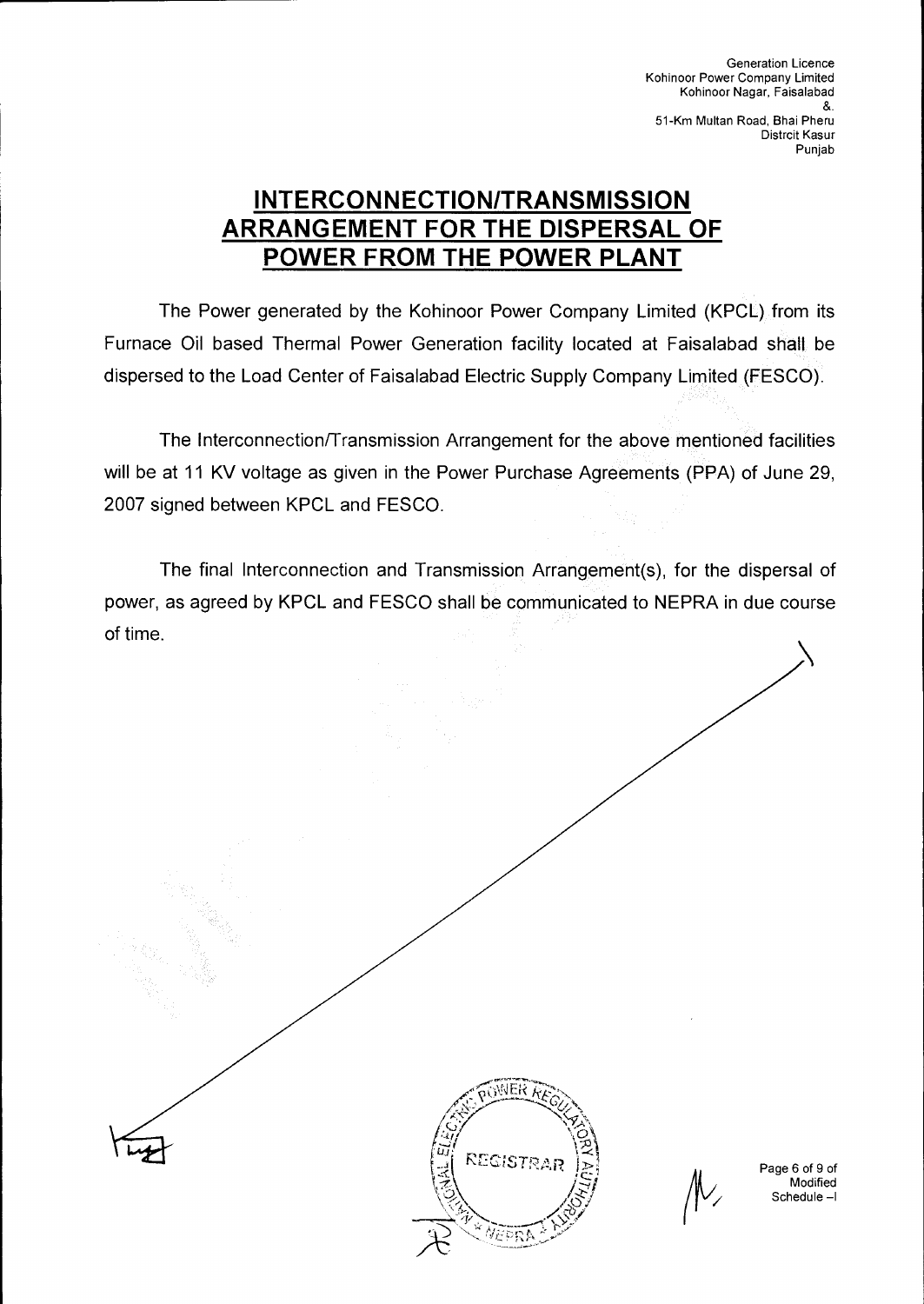### **Details of the Generation Facilities/ Power Plant**

## **(A). General Information**

| $(i)$ .   | Name of Applicant                     | Kohinoor Power Company Limited |                                                         |
|-----------|---------------------------------------|--------------------------------|---------------------------------------------------------|
| (ii).     | <b>Registered /Business</b><br>Office | 6-Egerton Road, Lahore         |                                                         |
|           |                                       | $Plant - I$                    | $Plant - II$                                            |
| $(iii)$ . | <b>Plant Location</b>                 | Kohinoor Nagar,<br>Faisalabad. | 51 Km Multan Road Bhai-<br><b>Pheru, District Kasur</b> |
| (iv).     | <b>Type of Generation</b><br>Facility | <b>Thermal Generation</b>      |                                                         |

### **(B). Plant Configuration**

Æ

| (i).      | Size -<br>Installed<br>Plant<br>Capacity (Gross ISO) | $Plant - l$<br>$Plant - II$<br>$\sim 10^{11}$    |                                 |  |
|-----------|------------------------------------------------------|--------------------------------------------------|---------------------------------|--|
|           |                                                      | 10.16 MW                                         | 5.08 MW                         |  |
|           |                                                      | <b>Unit 1-2</b>                                  | Unit $-1$                       |  |
| (ii).     | <b>Type of Technology</b>                            | <b>Diesel Engines</b>                            | <b>Diesel Engines</b>           |  |
| $(iii)$ . | Number of<br>Units/Size (MW)                         | <b>Unit 1-2</b>                                  | Unit $-1$                       |  |
|           |                                                      | 2 x 5.080 MW                                     | $1 \times 5.08$ MW              |  |
| (iv).     | Unit Make & Model                                    | <b>Unit 1-2</b>                                  | Unit $-1$                       |  |
|           |                                                      | Nigata 16V32CLX<br>1991                          | Nigata 16V32CLX<br>1993         |  |
| (v).      | Commissioning/<br>Commercial<br>Operation            | <b>Unit 1-2</b><br>Unit $-1$<br><b>WIEK REGY</b> |                                 |  |
|           |                                                      |                                                  | Page 7 of 9 of<br>М<br>Modified |  |

 $\mathscr{V}$ 

 $\setminus$ 

REGISTRAR JEJ

:?<

Modified Schedule —I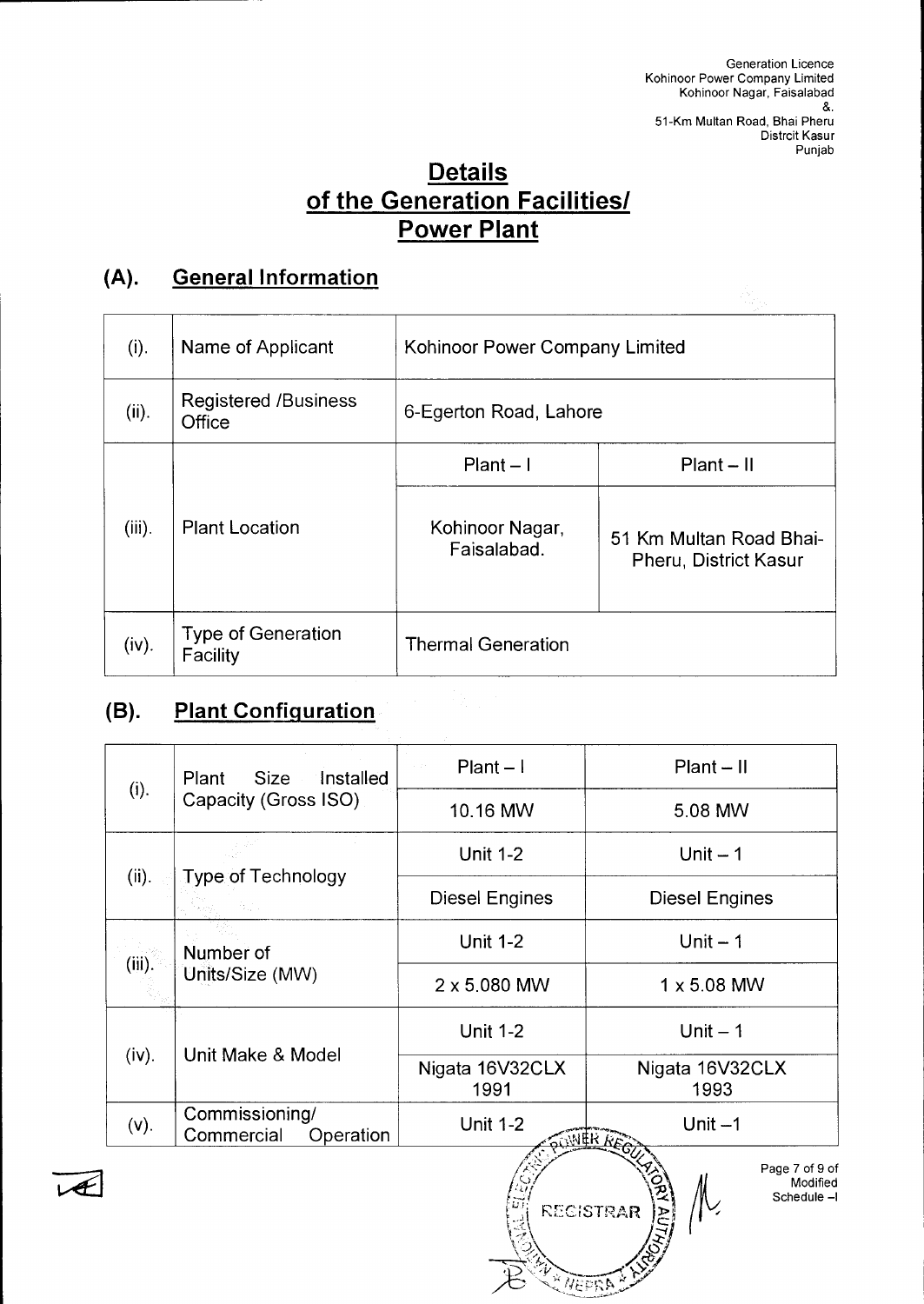|           |                                                                                                                              |          | Punjab                                                                                        |
|-----------|------------------------------------------------------------------------------------------------------------------------------|----------|-----------------------------------------------------------------------------------------------|
|           | date                                                                                                                         | 1991     | Originally installed at Plant-I<br>in 1994, Shifted to Plant-2<br>location in September, 2000 |
| $(vii)$ . | Expected useful Life of<br>the Facility from<br><b>Commercial Operation/</b><br><b>Commissioning Date</b>                    | 24 Years | 27 Years                                                                                      |
| $(vii)$ . | <b>Expected Remaining</b><br>useful Life of the Facility<br>at the time of Grant of<br><b>Original Generation</b><br>Licence | 14 Years |                                                                                               |
| $(ix)$ .  | <b>Expected Remaining</b><br>useful Life of the Facility<br>at the time of this<br>Modification-I                            | 04 Years |                                                                                               |

# **(C). Fuel/Raw Material Details**

| (i).      | <b>Primary Fuel</b>                    | <b>HFO</b>                      |                        |  |
|-----------|----------------------------------------|---------------------------------|------------------------|--|
| (ii).     | Fuel<br>(imported/Indigenous)          | Both, depending on availability |                        |  |
|           | Fuel Supplier                          | $Plant - 1$                     | $Plant - II$           |  |
| $(iii)$ . |                                        | PSO/Shell/Caltex                | PSO/Shell/Caltex/Total |  |
| (iv).     | <b>Supply Arrangement</b>              | Road/Tankers                    |                        |  |
|           |                                        | $Plant - I$                     | $Plant - II$           |  |
| (v).      | No of Storage Tanks                    | $\overline{2}$                  | $\overline{2}$         |  |
|           | of<br>Storage<br>Capacity<br>each Tank | $Plant - I$                     | $Plant - II$           |  |
| $(vi)$ .  |                                        | 1200 Tons/Tank                  | 475 Tons/Tank          |  |
| $(vii)$ . | Gross Storage                          | $Plant - I$                     | $Plant - II$           |  |
|           |                                        | 2400 Tons                       | 950 Tons               |  |



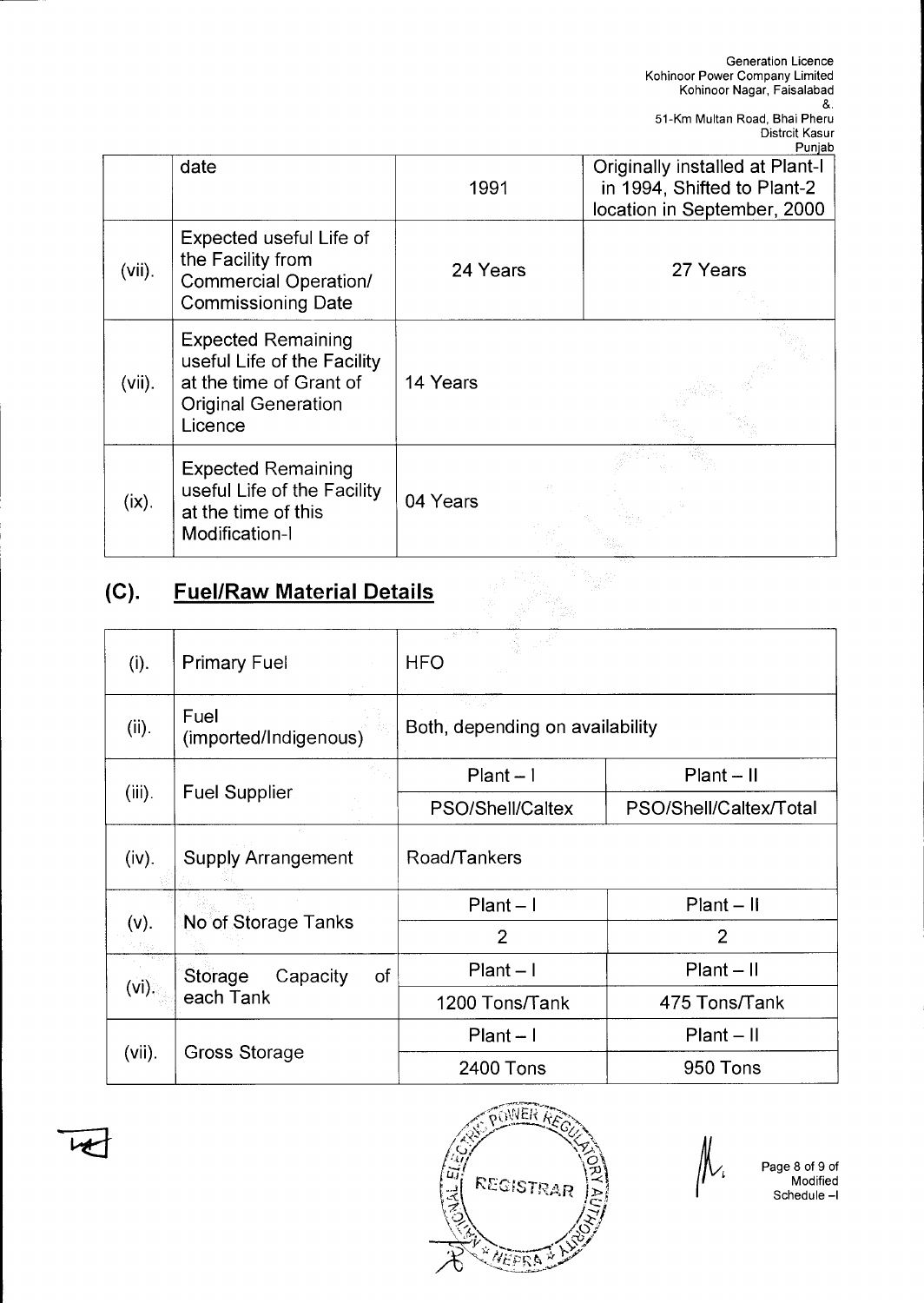## **(D). Emission Values**

| (i).      | $SO_x$ (mg/Nm <sup>3</sup> ) | 818 ppm        |        |
|-----------|------------------------------|----------------|--------|
| (ii).     | $NO_x$ (mg/Nm <sup>3</sup> ) | 1200 ppm       |        |
| $(iii)$ . | CO <sub>2</sub>              | Not applicable | in Bar |
| (iv).     | $PM_{10}$                    | Not applicable |        |

# **(E). Cooling System**

| (i). | Cooling Water<br>Source/Cycle | Tube Well | ---------------<br>. |
|------|-------------------------------|-----------|----------------------|
|------|-------------------------------|-----------|----------------------|

# **(F). Plant Characteristics**

| (i).      | <b>Generation Voltage</b>                                                           | 11000V                |
|-----------|-------------------------------------------------------------------------------------|-----------------------|
| (ii).     | Frequency                                                                           | 50 Hz                 |
| $(iii)$ . | Power Factor                                                                        | 0.80 lagging          |
| (iv).     | <b>Automatic Generation</b><br>Control (AGC)                                        | Provided              |
| $(v)$ .   | <b>Ramping Rate</b>                                                                 | $0.16\%$ per second   |
| $(vi)$ .  | Time required to<br>Synchronize to Grid and<br>loading the complex to<br>full load. | To be provided later. |





 $\mathcal{N}$ 

Page 9 of 9 of Modified Schedule —I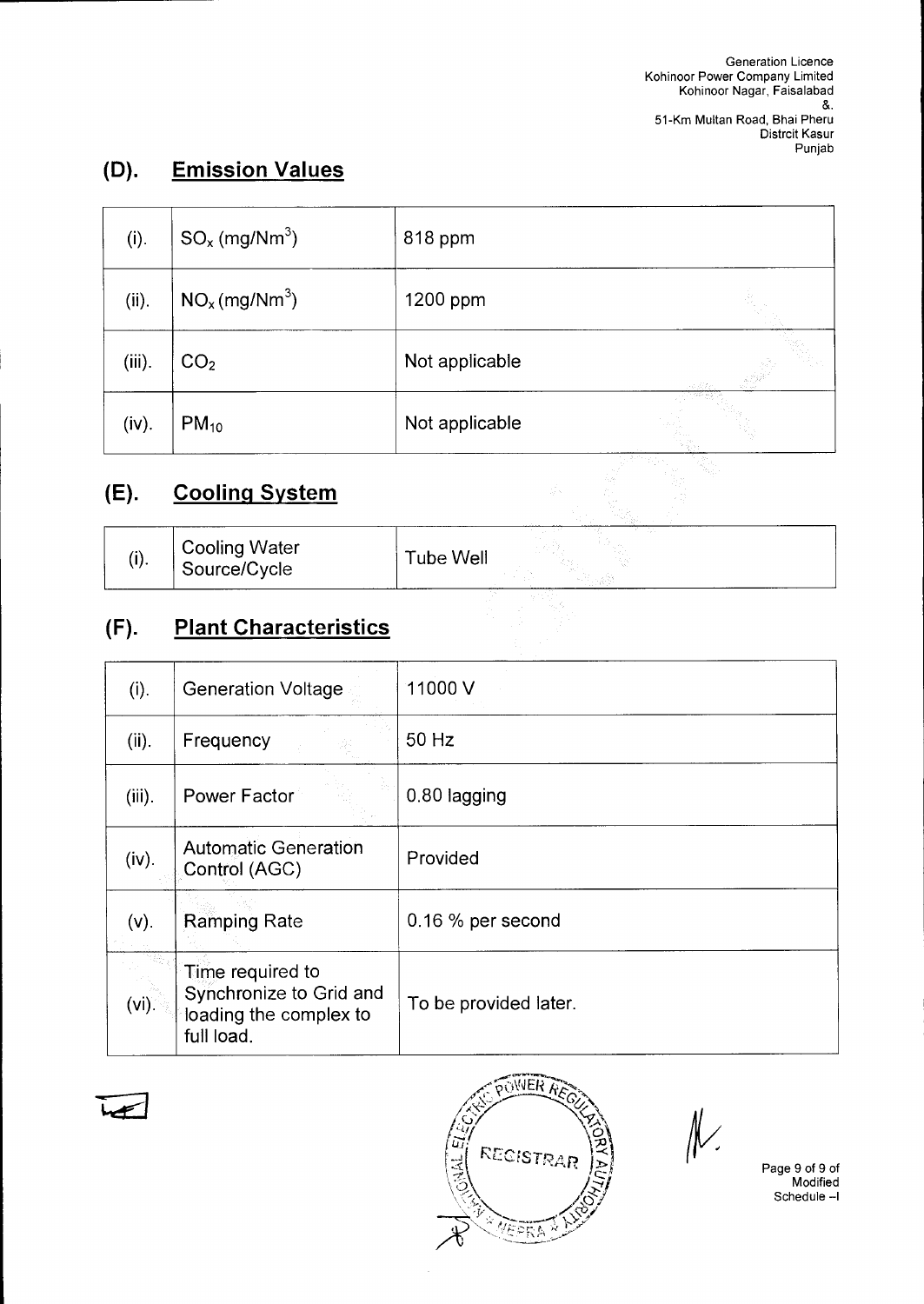Generation Licence Kohinoor Power Company Limited Kohinoor Nagar, Faisalabad &.

51-Km Multan Road, Bhai Pheru Distrcit Kasur Punjab

# **SCHEDULE-II (Revised)**

The Installed/ISO Capacity (MW), De-Rated Capacity At Mean Site Conditions (MW), Auxiliary Consumption (MW) and the Net Capacity At Mean Site Conditions (MW) of the Generation Facilities of Licensee is given in this Schedule



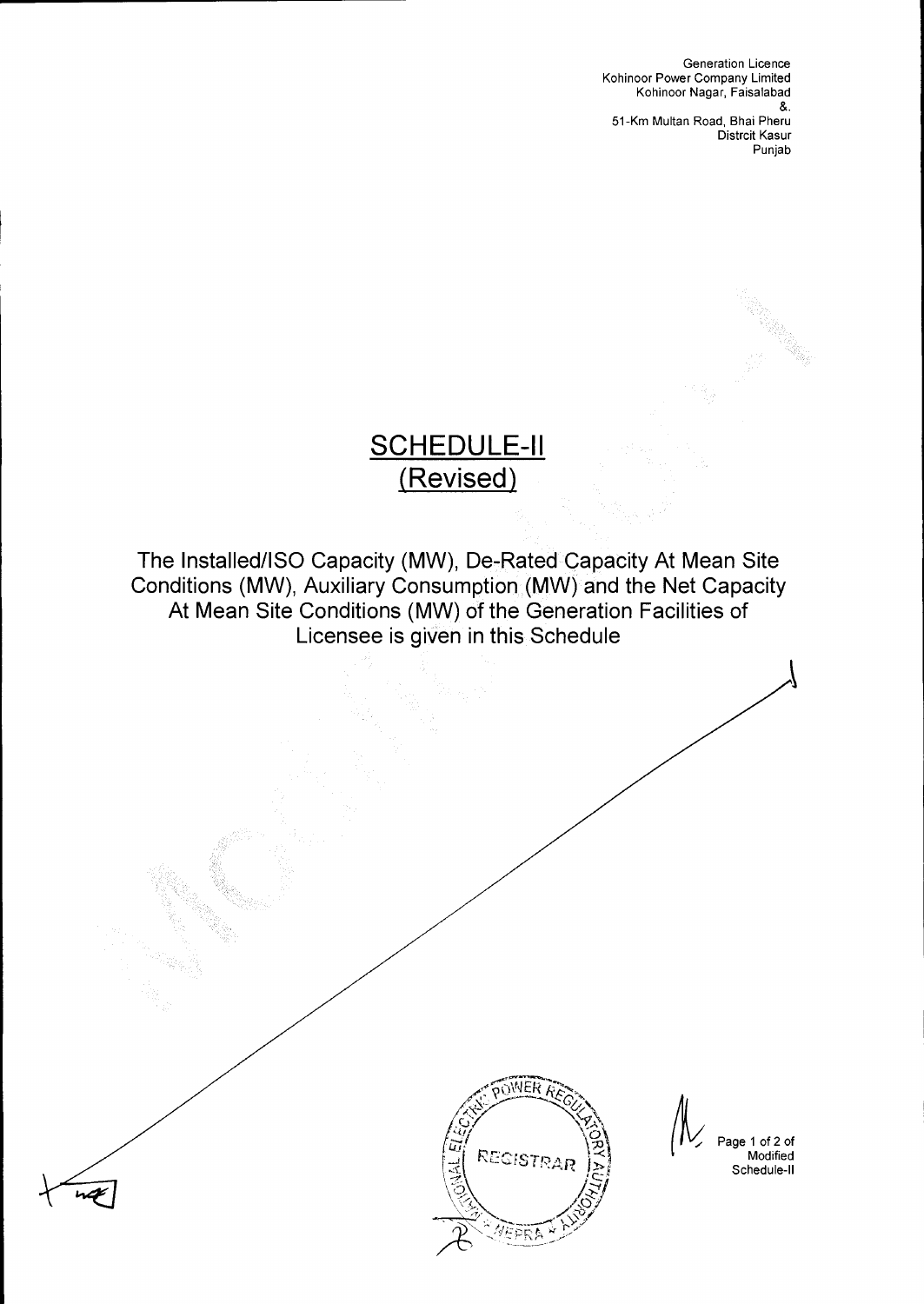Generation Licence Kohinoor Power Company Limited Kohinoor Nagar, Faisalabad &.

51-Km Multan Road, Bhai Pheru Distrcit Kasur Punjab

# **SCHEDULE-II**

|    |                                                     | Plant-1             | Plant-2             | Total              |
|----|-----------------------------------------------------|---------------------|---------------------|--------------------|
| 1. | Installed Capacity Gross ISO                        | 10.160<br><b>MW</b> | 05.08<br><b>MW</b>  | 15.24<br><b>MW</b> |
| 2. | De-rated Capacity at Mean<br><b>Site Conditions</b> | 10.160<br><b>MW</b> | 05.08<br><b>MW</b>  | 15.24<br><b>MW</b> |
| 3. | <b>Auxiliary Consumption</b>                        | 00.613<br><b>MW</b> | 00.307<br><b>MW</b> | 00.92<br><b>MW</b> |
| 4. | Net Capacity of the Plant                           | 09.547<br><b>MW</b> | 04.773<br><b>MW</b> | 14.32<br><b>MW</b> |

#### **Note**

All the above figures are indicative as provided by the Licensee. The Net Capacity available to FESCO/CPPA<sup>\*</sup> for dispatch will be determined through procedure(s) contained in the Bi-lateral Agreement(s), Grid Code or any other applicable document(s).

 $\widetilde{\rm p_0WER}$ Central Power Purchasing Agency of National Transmission and Despatch Company Limited Page 2 of 2 of ••• Modified Schedule-II REGISTRA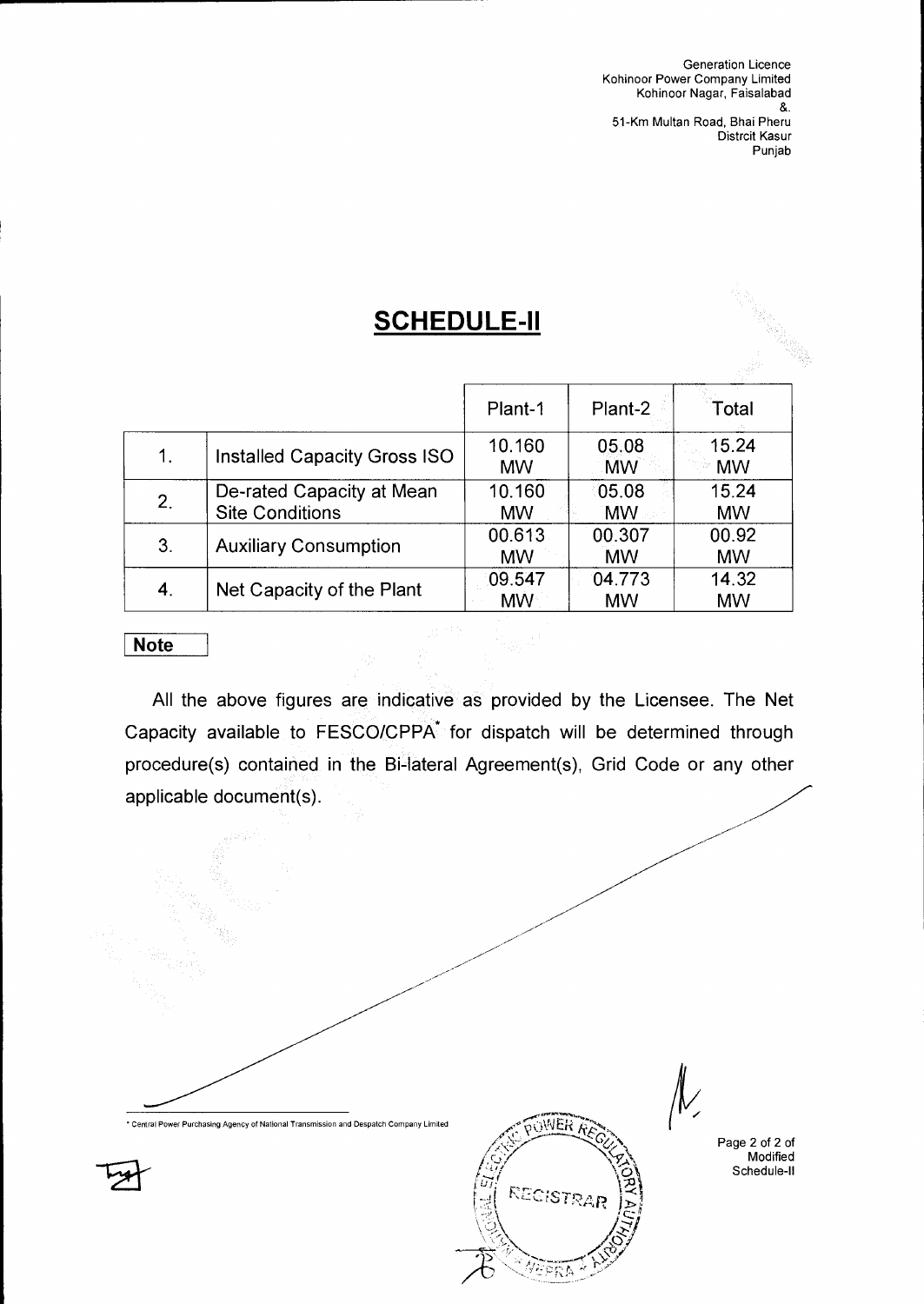#### **National Electric Power Regulatory Authority (NEPRA)**

### **Determination of Authority in the Matter of Licensee Proposed Modification (LPM) of Kohinoor Power Company Limited (KPCL)**

#### **November 30, 2013 Application No. LAG-46**

#### **(A). Background**

احمدا

(i). The Authority granted a Generation Licence (No. SGC/017/2004, dated January 27, 2004) to KPCL (a Small Power Producer/SPP) for its two distinctly located Generation Facilities at Kohinoor Nagar, Faisalabad/Plant-1 and at 51-Km Multan Road, Bhai Pheru, District Kasur/Plant-2. Further, the Authority also allowed KPCL supplying power to three (03) Bulk Power Consumers (BPCs) as detailed below:-

- (a). Kohinoor Industries Limited (from Plant-1);
- (b). Sarito Spinning Mills Limited (from Plant-2) and
- (c). Azam Textile Mills Limited (from Plant-2).

(ii). The terms and conditions of the above mentioned Generation Licence restricted supplying power to the above BPCs only. Later on, KPCL entered into two separate agreements with FESCO (on June 29, 2007) and LESCO (on February 06, 06, 2008) for supplying surplus power to the tune of 9.00 MW and 4.50 MW respectively in terms of advertisement of NEPRA of June 15, 2007 and guidelines of April 28, 2008. LESCO stopped purchasing power from KPCL on April 01, 2011. However, FESCO persisted with and continued purchasing power from KPCL. The existing Generation Licence of KPCL did not include FESCO as a Power Purchaser. At the time of another renewal of the agreement, FESCO desired KPCL to get its name included in the Generation Licence of KPCL. On account of

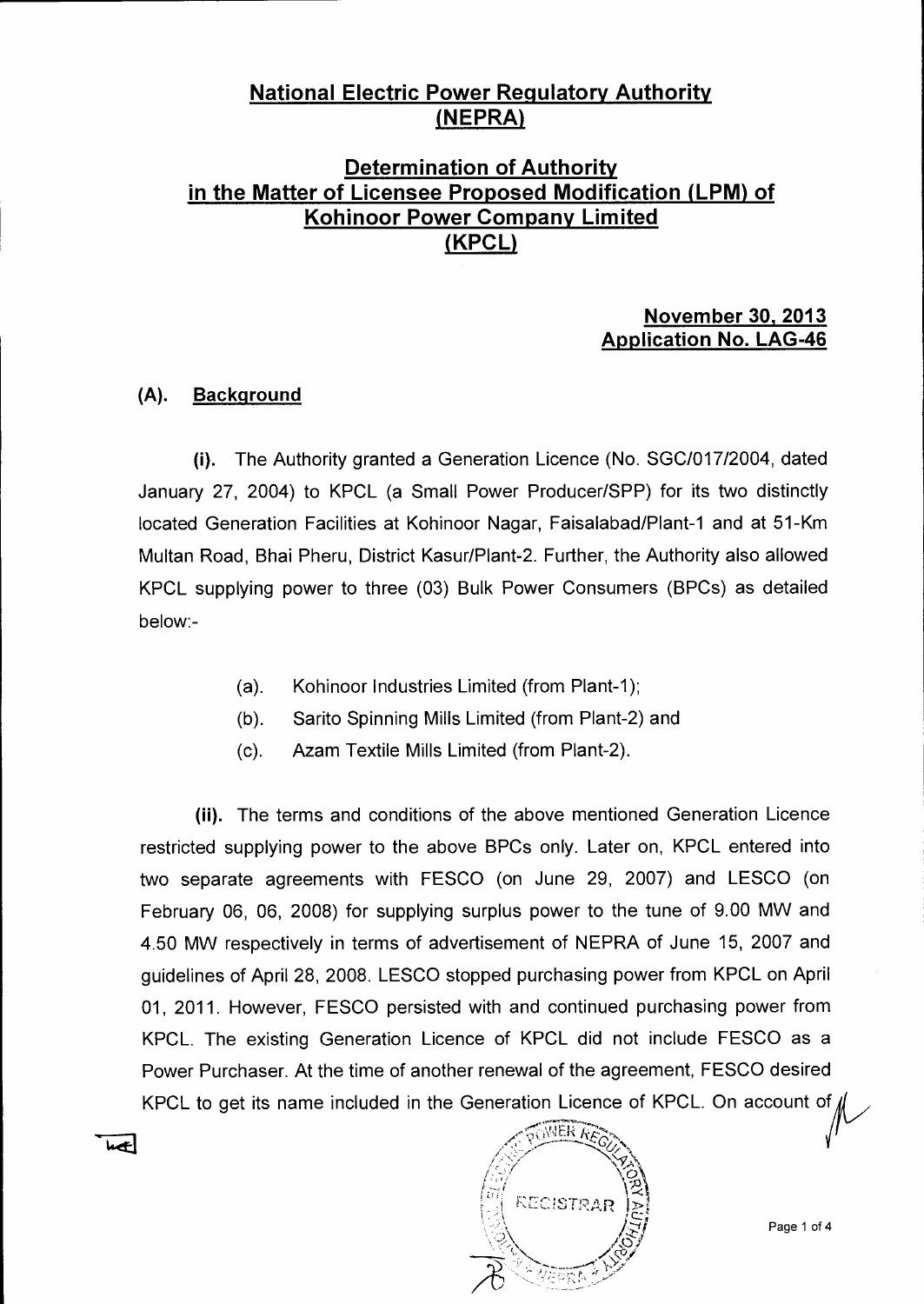violation of terms and conditions of Licence by KPCL, the Authority has already initiated the proceedings under NEPRA (Fine) Rules, 2002 ("the Fine Rules").

#### **(B). Communication of LPM**

(i). In view of the above, KPCL pursuant to Regulation-10 of the NEPRA Licensing (Application & Modification Procedure) Regulations, 1999 (the Regulations), communicated an LPM to the Authority on June 06, 2012.

(ii). KPCL in the "Text of the proposed Modification" & "Reason in Support of Modification" statements stated "in addition to supply of electricity to Bulk Power Consumers mentioned in Schedule-I, FESCO and other DISCOs shall be the power purchasers for the purpose of the Generation Licence"

(iii). Regarding the "Impact on Tariff" KPCL submitted "the terms of supply shall be as mutually agreed between the parties and subject to approval of NEPRA. About the "Quality of Service (QoS)" and "Performance", KPCL confirmed that there would be no impact on the quality of Service.

#### **(C). Processing of LPM**

 $\overline{M}$ 

(i). After completion of all the required information as stipulated under the Regulation 10 (2) and 10 (3) of the Regulations by KPCL, the Registrar accepted the LPM as required under the Regulation 10 (4) of the Regulations and submitted the same for the consideration of the Authority.

(ii). The Authority admitted the LPM of KPCL on August 01, 2012 for further processing. A Notice about the Communicated LPM was published in the Newspapers of September 01, 2012, seeking comments from general public in favor or against the proposed LPM. Further, notices were also sent to Ministries, Departments, representatives organizations interested and affected parties etc. inviting their views and comments in the matter.

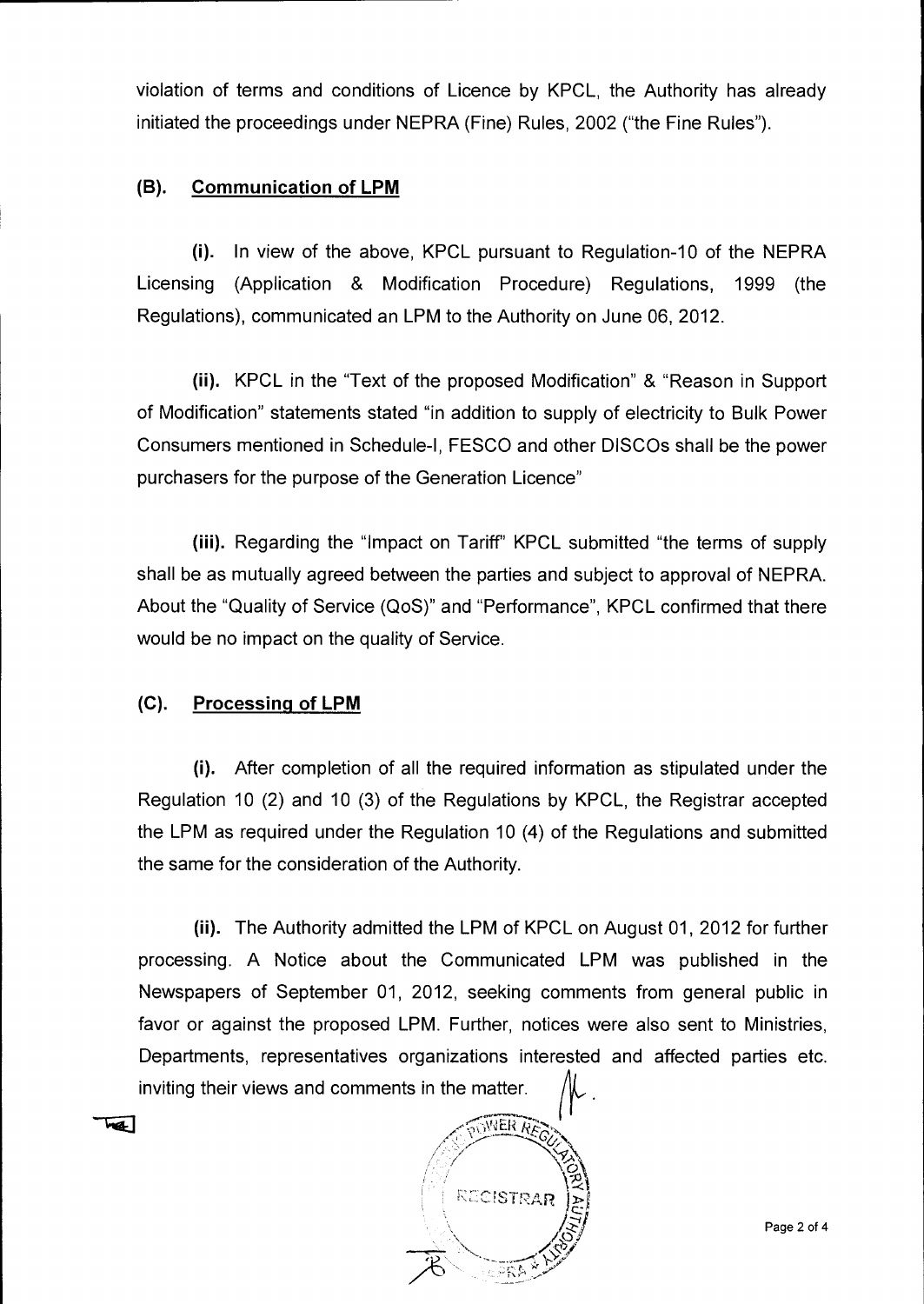#### **(D). Comments of Stakeholders**

(i). In response to the said notices, NEPRA received comments from three (03) stakeholders including Sui Northern Gas Pipelines Limited (SNGPL), Central Power Purchasing Agency (CPPA) of National Transmission & Despatch Company Limited (NTDC) and Punjab Power Development Board (PPDB). The salient points of the comments offered by the above mentioned stakeholders are summarized in the following paragraphs: -

- (a). SNGPL submitted that no gas allocation has been made to any power plant in the name of KPCL. It is presumed that the Generation Licence is not based on Natural Gas as fuel. It is requested to hold the modification if it is based on Natural Gas;
- (b). CPPA expressed its no reservation on the LPM;
- (c). PPDB stated that as the modification is based on supplying surplus power to FESCO and other DISCOs therefore, the same may be accepted due to current power deficit in the country.

**(ii).** The above comments of the stakeholders were examined and found to be supportive except that of SNGPL. However, the comments of SNGPL were not considered relevant as the LPM did not relate to Natural Gas. In view of the supportive comments of the stakeholders, it was considered appropriate to process the communicated LPM as stipulated in the Regulations and NEPRA Licensing (Generation) Rules, 2000.

#### **(E). Approval of LPM**

(i). The Authority has observed that KPCL has complied with the requirements of the Regulation 10 of the Regulations for processing of LPM. In view of this, the Authority decides to approve the communicated LPM of KPCL for inclusion of FESCO as one of the power purchasers of KPCL. According to the information provided by KPCL, it has stopped supplying power to BPCs and they  $\#$ 

POWER ARS RECISTRA

Page 3 of 4